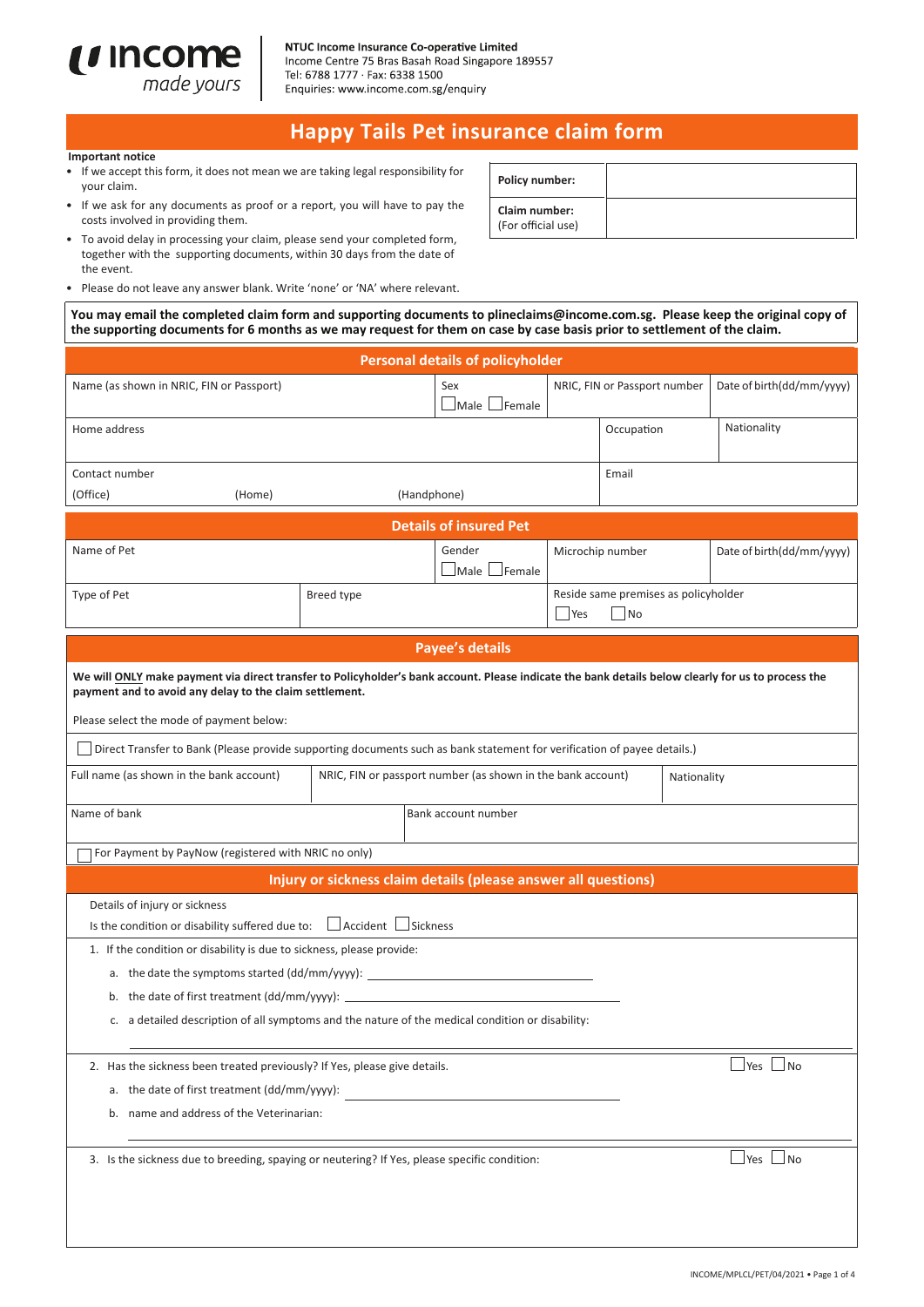| 4. If the condition or disability is due to accident, please provide:<br>a. the date of the accident (dd/mm/yyyy):<br>b. the time of the accident:<br>where this happened: experience and the set of the set of the set of the set of the set of the set of the set of the set of the set of the set of the set of the set of the set of the set of the set of the set of the set of<br>c.<br>d. a detailed description of the accident/nature and extent of injury sustained: |  |
|--------------------------------------------------------------------------------------------------------------------------------------------------------------------------------------------------------------------------------------------------------------------------------------------------------------------------------------------------------------------------------------------------------------------------------------------------------------------------------|--|
| $\Box$ Yes $\Box$ No<br>5. Has your Pet previously suffered from an injury to the same part?                                                                                                                                                                                                                                                                                                                                                                                   |  |
| $\Box$ Yes $\Box$ No<br>6. Are there any more medical bills to be submitted?                                                                                                                                                                                                                                                                                                                                                                                                   |  |
| <b>Final expenses claim</b>                                                                                                                                                                                                                                                                                                                                                                                                                                                    |  |
| 1. Cause of death                                                                                                                                                                                                                                                                                                                                                                                                                                                              |  |
| 2. Reason for Euthanasia (if applicable)                                                                                                                                                                                                                                                                                                                                                                                                                                       |  |
| Third party liability claim                                                                                                                                                                                                                                                                                                                                                                                                                                                    |  |
| 1. When were you first notified of the incident?                                                                                                                                                                                                                                                                                                                                                                                                                               |  |
| 2. Where did the incident happen?                                                                                                                                                                                                                                                                                                                                                                                                                                              |  |
| 3. If anyone has been injured, please furnish:<br>a. Name, NRIC number and contact details (contact number, email and home address) of injured person:                                                                                                                                                                                                                                                                                                                         |  |
| b. Details of nature of injury/extent of damage:<br><u> 1980 - John Stein, Amerikaansk politiker (* 1950)</u>                                                                                                                                                                                                                                                                                                                                                                  |  |
| 4. Has any intimation of the claim been made against you? If so, by whom?                                                                                                                                                                                                                                                                                                                                                                                                      |  |
| Note: No payment, offer or promise of any payment or admission of liability should be made. All letters from third parties should be forwarded to us<br>immediately upon receipt.                                                                                                                                                                                                                                                                                              |  |
| <b>Other insurance coverage (Please answer all questions)</b>                                                                                                                                                                                                                                                                                                                                                                                                                  |  |
| $\Box$ Yes $\Box$ No<br>1. Is the Pet presently also insured for Pet insurance under another insurance company?<br>If Yes, please state name of insurance company and policy number:                                                                                                                                                                                                                                                                                           |  |
| $\Box$ Yes $\Box$ No<br>2. Is the Pet claiming from another insurance company/other sources?<br>If Yes, please provide a copy of their settlement details:                                                                                                                                                                                                                                                                                                                     |  |

## **Supporting documents**

The below documents which have been **marked** will be enclosed with the claim form.

| Original medical bills/receipts                                                            |
|--------------------------------------------------------------------------------------------|
| Medical report - (Attending veterinarian to complete the attached medical report form)     |
| Inpatient discharge summary                                                                |
| Completed clinical examination form by veterinarian, if this is the first claim submission |
| Copy of death certificate                                                                  |
| Original receipt for euthanasia, cremation, funeral service and/or handling expenses       |
| Letters or writ of summons from third party with supporting documents, if any              |
|                                                                                            |

This is not a full list and we may ask for other documents.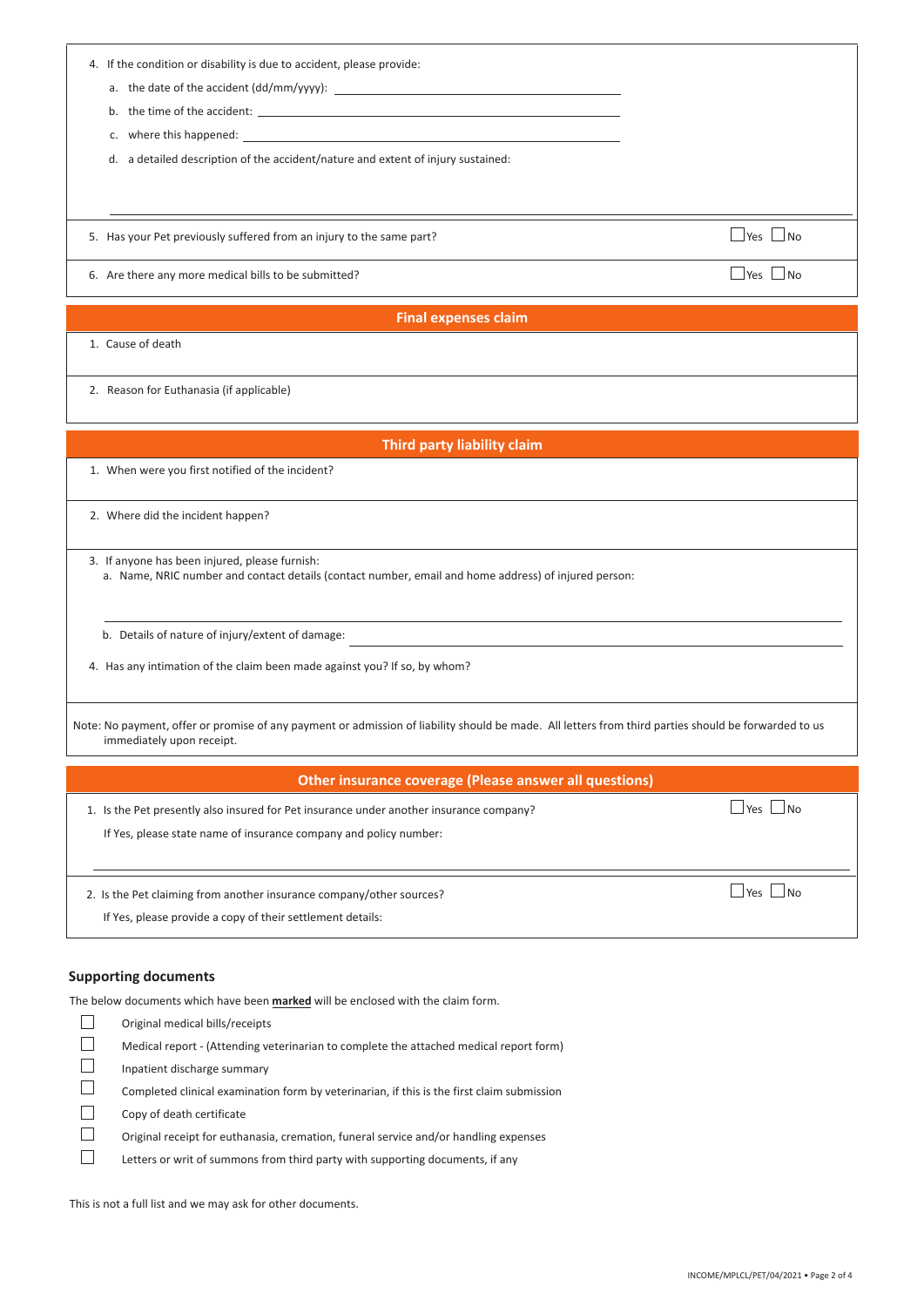### **Personal data use statement**

By providing the information and submitting this application or transaction, I/we consent and agree to NTUC Income Insurance Co-operative Limited ("Income"), its representatives, agents, relevant third parties, Income's appointed insurance intermediaries and their respective third party service providers and representatives (collectively "Income Parties") (referred to in Income's Privacy Policy at http://www.income.com.sg/privacy-policy) to collect, use, and disclose any personal data in this form or obtained from other sources, including existing personal data provided and any future updates, (collectively "personal data") for the purposes of processing and administering my/our insurance application or transaction, providing me/us with financial advice and/or recommendation on products and services, managing my/our relationship and policies with Income including sending me/us corporate communications and notices on updates and servicing, research and data analytics, and in the manner and for the purposes described in Income's Privacy Policy.

Where the personal data of another person(s) (for example, personal data of my family, employee, payee/payer or beneficiary) is provided by me/us or from other sources to Income Parties, I/we represent and warrant that:

• I/we have obtained their consent for the collection, disclosure and use of their personal data; and<br>
and their behalf to collect is a surfaction of the set of the collect is a surfact of the set of the collect is

I am/we are authorised to give any authorisation, approval and consent on their behalf to collect, use or disclose, their personal data, for the purposes as set out in this Personal Data Use Statement.

Please refer to Income's Privacy Policy for more information, including access and correction of my personal data and consent withdrawal.

### **Declaration and authorisation**

|                                                                                                                                                                                                                                                       | I cannot alter any of the wordings in this claim form. Any attempt to do so will have no effect.                                                                                                                                    |  |  |  |
|-------------------------------------------------------------------------------------------------------------------------------------------------------------------------------------------------------------------------------------------------------|-------------------------------------------------------------------------------------------------------------------------------------------------------------------------------------------------------------------------------------|--|--|--|
|                                                                                                                                                                                                                                                       | I declare that the answers given in this form are true, correct and complete. I accept full responsibility for them, whether written by me or by anyone                                                                             |  |  |  |
| else on my behalf. I have not withheld any information. If it is discovered later that I or my Pet suffers from a medical condition that is not disclosed in                                                                                          |                                                                                                                                                                                                                                     |  |  |  |
| this form, I will not be entitled to rely on the defence that the information was disclosed for or in the records of other policies with Income.                                                                                                      |                                                                                                                                                                                                                                     |  |  |  |
| I confirm that I understand and agree to the collection, use and disclosure of my personal data as stated in the "Personal Data Use Statement" above. For<br>the purpose of administering and processing my claim, I authorise, consent and agree to: |                                                                                                                                                                                                                                     |  |  |  |
|                                                                                                                                                                                                                                                       |                                                                                                                                                                                                                                     |  |  |  |
| a.                                                                                                                                                                                                                                                    | the medical source, insurance office, reinsurer, organisation to release to Income any medical or relevant information to do with my Pet;                                                                                           |  |  |  |
| b.                                                                                                                                                                                                                                                    | Income and its agents, representatives and service providers to collect from, use and/or disclose to any medical source, insurance office,<br>reinsurer, or organisation any medical or relevant information to do with my Pet; and |  |  |  |
| C.                                                                                                                                                                                                                                                    | Income or any of its approved medical examiners or laboratories to perform the necessary medical assessment and tests for Income to assess this                                                                                     |  |  |  |
|                                                                                                                                                                                                                                                       | claim.                                                                                                                                                                                                                              |  |  |  |
|                                                                                                                                                                                                                                                       |                                                                                                                                                                                                                                     |  |  |  |
|                                                                                                                                                                                                                                                       |                                                                                                                                                                                                                                     |  |  |  |

I agree that a photocopy or electronic version of this authorization shall be as valid as the original.

Name of policyholder:  $\qquad \qquad$  Signature:

Date (dd/mm/yyyy) :